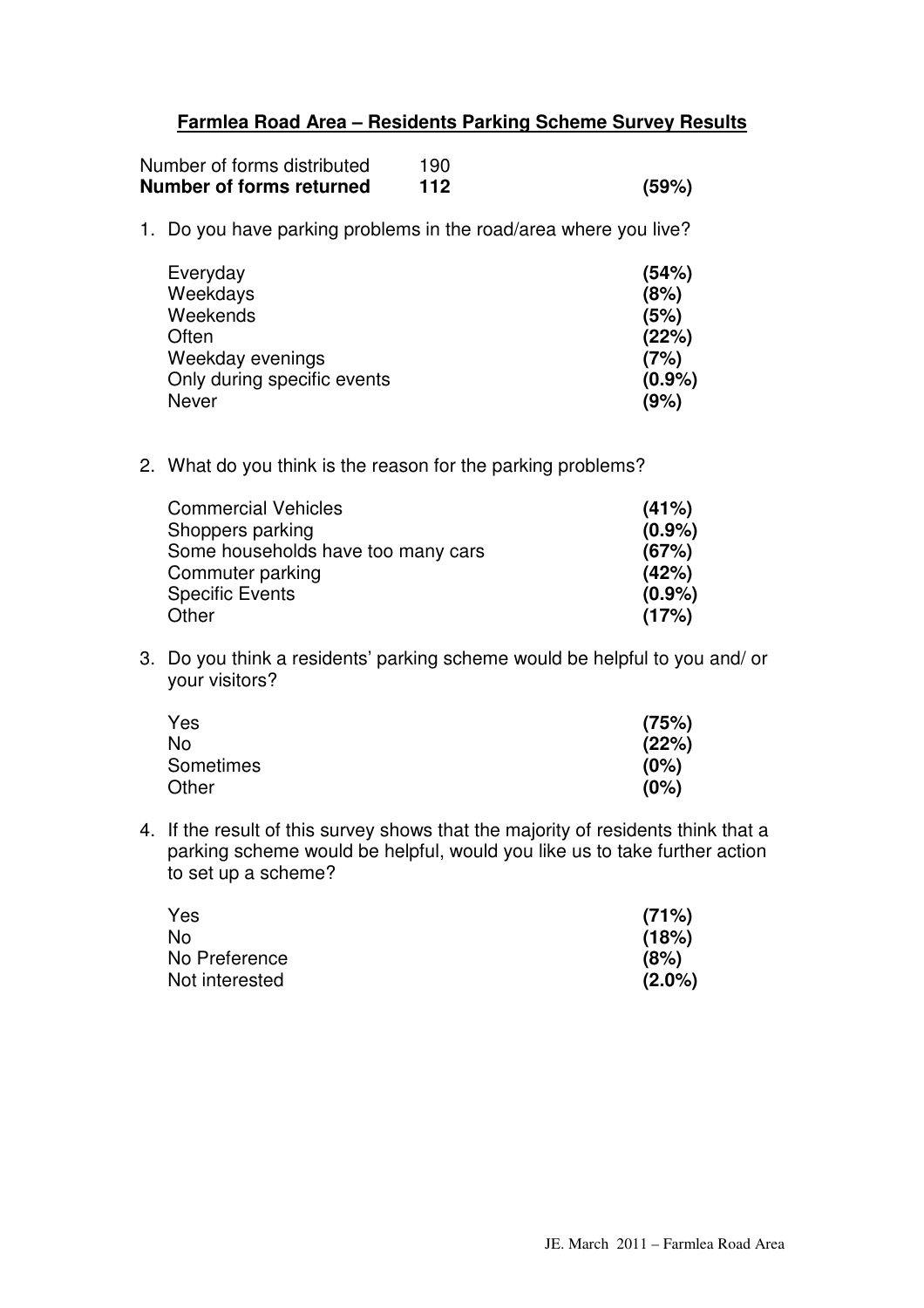5. If the result of this survey shows that the majority of residents think that a parking scheme would be helpful, which days of the week do you think it should run?

| 7 days a week          | (64%)     |
|------------------------|-----------|
| Weekends only          | $(0.9\%)$ |
| Monday to Friday       | (17%)     |
| Not interested/no days | (0%)      |
| Other                  | (17%)     |

6. What time of the day do you think the parking scheme should run?

| 24hours                 | (55%) |
|-------------------------|-------|
| 6pm-6am                 | (6%)  |
| 6am-6pm                 | (20%) |
| Not interested/no times | (0%)  |
| Other                   | (18%) |

7. Do you think a residents' parking scheme was introduced in your area that it should include a period of free parking for visitors, trades people and traders?

| Yes            | (72%) |
|----------------|-------|
| No             | (12%) |
| No preference  | (6%)  |
| Not interested | (9%)  |

8. How long do you think this period of free parking should be for?

| 1 hour         | (19%) |
|----------------|-------|
| 2 hours        | (34%) |
| 3hours         | (19%) |
| Not interested | (12%) |
| Other          | (6%)  |

9. Is the address we sent this survey to your home or business address?

| Home            | (99%) |
|-----------------|-------|
| <b>Business</b> | (0%)  |
| Both            | (0%)  |

10. How many vehicles registered to the area?

136